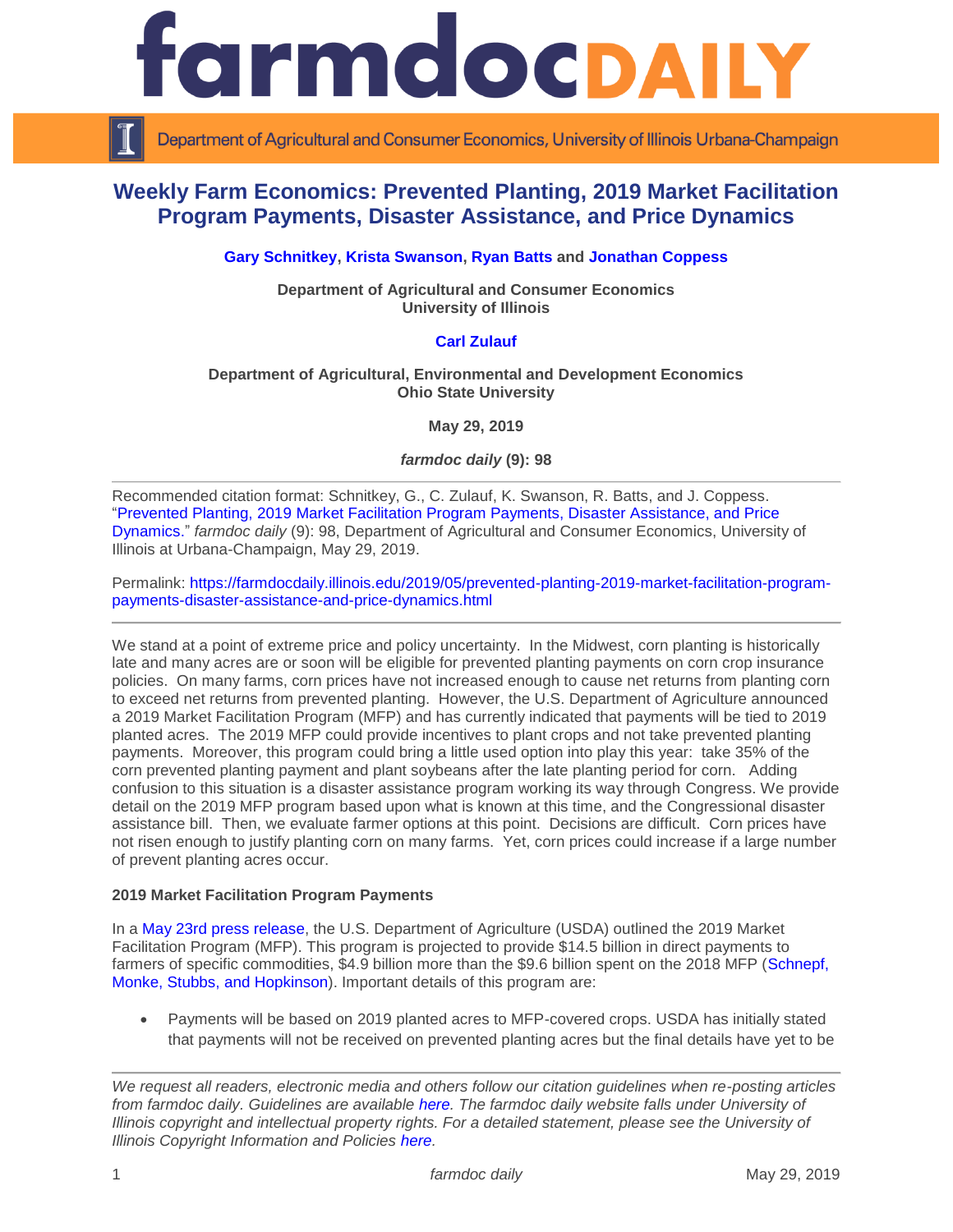released. By itself, this provision provides incentives to plant crops and not take prevented planting payments.

- MFP-covered crops in 2019 include corn, soybeans, wheat, alfalfa hay, barley, canola, crambe, dry peas, extra-long staple cotton, flaxseed, lentils, long grain and medium grain rice, mustard seed, dried beans, oats, peanuts, rapeseed, safflower, sesame seed, small and large chickpeas, sorghum, sunflower seed, temperate japonica rice, and upland cotton.
- There will be a single payment rate for a county. That per acre payment rate will be based on total plantings of the MFP-covered crops on the individual farm. Acres planted to an individual crop will not matter other than its contribution to total planted MFP crops on the farm. As an example, suppose that MFP rate for a county is \$50 per acre. A farm with 60 acres in corn and 40 acres in soybeans will have 100 MFP acres and receive \$5,000. The farm will also receive \$5,000 if 40 acres are corn and 60 acres are soybeans.
- Payments acres in 2019 cannot exceed the payment acres on the farm for the 2018 MFP. This restriction is designed to prevent more acres moving into covered crops, particularly from grasslands or lands typically not farmed. It will most likely be made on a Farm Service Agency (FSA) farm basis. A farm that had 80 MFP-acres in 2018 cannot receive payments on more than 80 acres in 2019. (see, [Perdue Provides More Clarity on Tariff Aid\)](https://www.agweb.com/article/perdue-provides-more-clarity-on-tariff-aid/?mkt_tok=eyJpIjoiWkRRNU1tRTVNbVEyWmpJMyIsInQiOiIwUmhsUEtsbEJXSW5SbkJYQzBGZk5vTUdLRTV6MWc4aFphdVNvQzBVNjgrb2VFQVgwZlNBZ1RtTUhhdldmV0xnbUhcL0lIUWFURStQeGo1aFFiTTNXVkI2KzkrOTlVS2VsRWhqd2Zjd092YTlNYUN1aldPbWNDWVwvVTZkeVpJaTRDIn0%3D).
- Payments will be made in three tranches, the first in late July/early August after the July 15th planting reporting date with the Farm Service Agency (FSA), November, and early January. Whether or not the November and early January payments are made will depend on USDA determination on the need for these payments.

Many important questions remain to be answered regarding 2019 MFP payments; the answers to these questions could affect 2019 planting decisions. The most important question is: What are the 2019 per acre payment rates? The Farm Service Agency (FSA) likely will not release payment rates until after prevent planting decisions have been made. To aid in decision-making, we calculated 2018 MFP payments as if they were applied on a county basis for Illinois. In these calculations, we used the 2018 MFP rates (\$1.65 per bushel for soybeans, \$.01 per bushel for corn, and \$.14 per bushel for wheat), and 2018 acres and yields from National Agricultural Statistical Service (NASS). Per county payment rates ranged from \$30 per acre to \$69 per acre, with an average of \$53 per acre.

Obviously, \$53 per acre will not be the average for Illinois in 2019. How it will vary from the \$53 per acre is a good question. The \$14.9 billion allocated for 2019 is about 50% higher the \$9.6 billion spent in 2018 on MFP. An increase of 50% would raise the average to \$80 per acre. Conversely, there are many more crops included in the MFP program in 2019. Those crops newly added to the 2019 MFP increases potential MFP payment acres by 11%. More crops could cause 2019 payments to be lower than 2018 payments.

For this analysis, we will use a 2019 MFP value of \$25 per acre. Again there is little historical experience on which to base an estimate. It seems prudent to include some sort of conservative estimate. There are reasons to be conservative, including the fact that 2019 MFP payments will be made in three tranches with no guarantee of receiving the latter two payments. For farmers who believe that payments will be larger, we suggest the highest payment rate is not likely to be more than the previously discussed 50% increase over last year's estimated average county rate for Illinois.

In addition, questions exist on payment limits. There was a \$125,000 per person payment limit on 2018 program. In a radio interview, Secretary Purdue indicated that this limit would be structured differently in 2019 (see, [Perdue Provides More Clarity on Tariff Aid\)](https://www.agweb.com/article/perdue-provides-more-clarity-on-tariff-aid/?mkt_tok=eyJpIjoiWkRRNU1tRTVNbVEyWmpJMyIsInQiOiIwUmhsUEtsbEJXSW5SbkJYQzBGZk5vTUdLRTV6MWc4aFphdVNvQzBVNjgrb2VFQVgwZlNBZ1RtTUhhdldmV0xnbUhcL0lIUWFURStQeGo1aFFiTTNXVkI2KzkrOTlVS2VsRWhqd2Zjd092YTlNYUN1aldPbWNDWVwvVTZkeVpJaTRDIn0%3D).

# **Ad hoc Disaster Assistance in the Supplemental Appropriations Bill**

Disaster assistance provisions are contained in a supplemental appropriations bill currently working its way through Congress. This bill will provide assistance as a consequence of "Hurricanes Michael and Florence, other hurricanes, floods, typhoons, volcanic activities, snowstorms, and wildfires occurring in calendar years 2018 and 2019 under such terms and conditions as determined by the Secretary." Among other things, the bill will: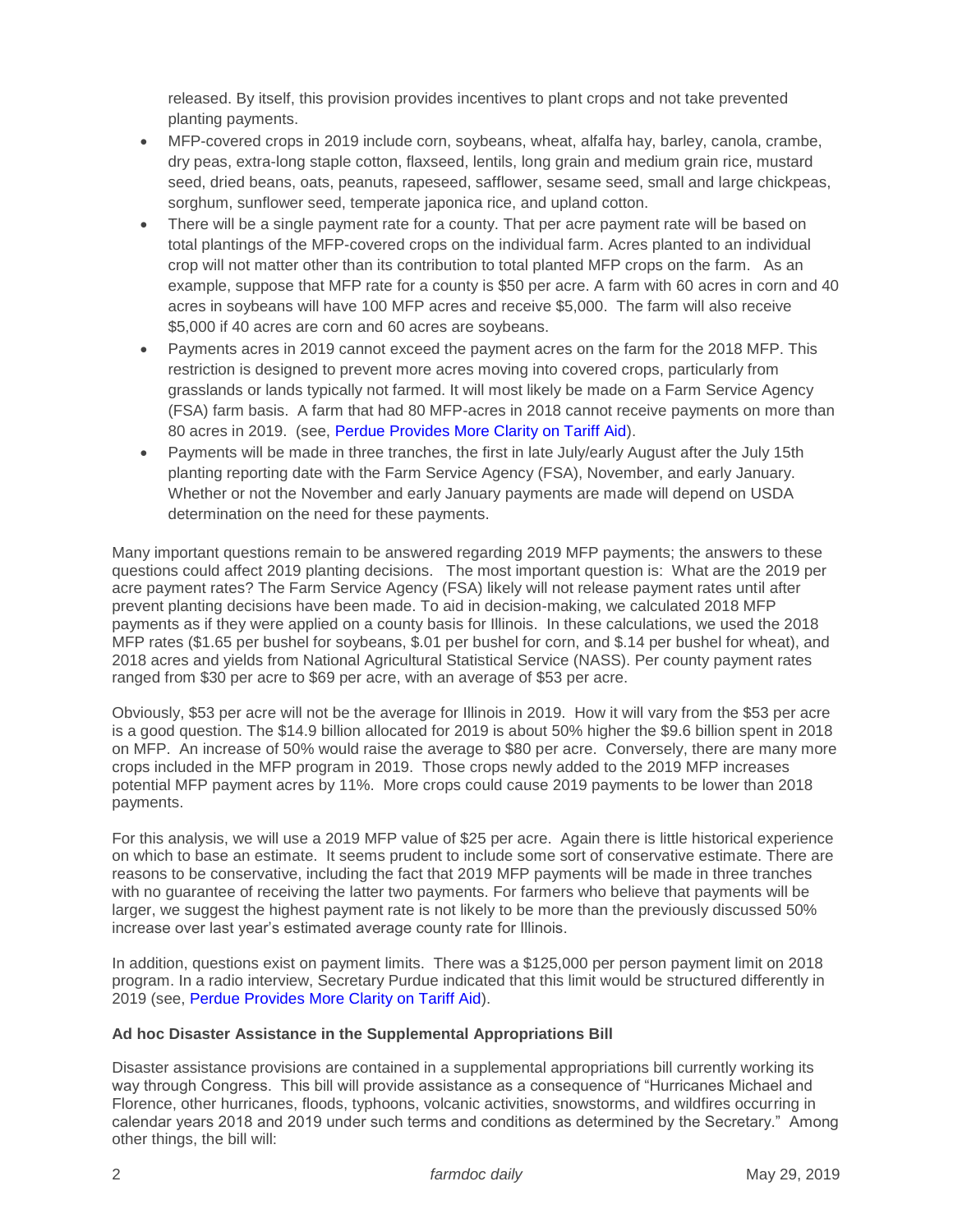- 1. Increase the prevent payment factor on crop insurance up to 90% at the discretion of the Secretary. Currently, prevented payment factors are 55% for corn and 60% for soybeans.
- 2. Use the higher of the projected and harvest price in determining prevented planting claims. Currently, only the projected price is used and, notably, only cotton and wheat had a higher harvest price in 2018.

Our reading of the bill suggests that, as currently written, it is not likely to be applicable to most counties in the Midwest. Passage of this bill has been blocked and will not likely be considered again by Congress until after June 3.

#### **Prevented Planting and Planting Decisions**

Final planting dates for corn in Midwest states are May 25, May 31, and June 5 Table 1 shows estimated acres left to be planted by final planting date for each state. Several states have multiple final planting dates. In Table 1, each state is categorized by final planting date according to the date containing the most counties (see map in *farmdoc daily*, [May 7, 2019](https://farmdocdaily.illinois.edu/2019/05/late-planting-decisions-in-2019.html) for more detail by county). Given planting progress at the end of May 26, about 36 million acres are yet to be planted in Midwest states, or 46% of intended acres have yet to be planted. Weather forecasts for this week suggest that many acres will still be unplanted by next week.

| Final            | States <sup>1</sup>          | Prospective | Planting              | Acres<br>to be       |
|------------------|------------------------------|-------------|-----------------------|----------------------|
| Planting<br>Date |                              | Corn        |                       |                      |
|                  |                              | Acres $2$   | Progress <sup>3</sup> | Planted <sup>4</sup> |
| $25$ -May        | North Dakota (also May 31)   | 4,050       | 63%                   | 1,499                |
|                  | South Dakota (also May 25)   | 6,000       | 25%                   | 4,500                |
|                  | Nebraska                     | 9,700       | 81%                   | 1,843                |
|                  | Kansas (also May 15)         | 5,700       | 70%                   | 1,710                |
|                  | Missouri (also May 10,15,31) | 3,500       | 65%                   | 1,225                |
| 31-May           | Minnesota (also May 25)      | 8,000       | 66%                   | 2,720                |
|                  | lowa                         | 13,600      | 70%                   | 4,080                |
|                  | Wisconsin (also May 25)      | 4,050       | 46%                   | 2,187                |
|                  | Kentucky                     | 1,430       | 82%                   | 257                  |
| $5 - Jun$        | Illinois (also May 31)       | 11,500      | 35%                   | 7,475                |
|                  | Indiana                      | 5,500       | 22%                   | 4,290                |
|                  | Ohio                         | 3,500       | 22%                   | 2,730                |
|                  | Michigan                     | 2,350       | 33%                   | 1,575                |
|                  | <b>Total</b>                 | 78,880      |                       | 36,090               |

 $^3$  Taken from May 28th Planting Progress Report by NASS as of the end of May 26.

Figure 1 shows a timeline of options for making planting decisions for corn in Illinois. A similar timeline with different dates exists for soybeans (see Appendix Figure 1). The final planting date is June 5 for most Illinois counties. The exceptions are the seven southernmost counties, which have a final planting date of May 31.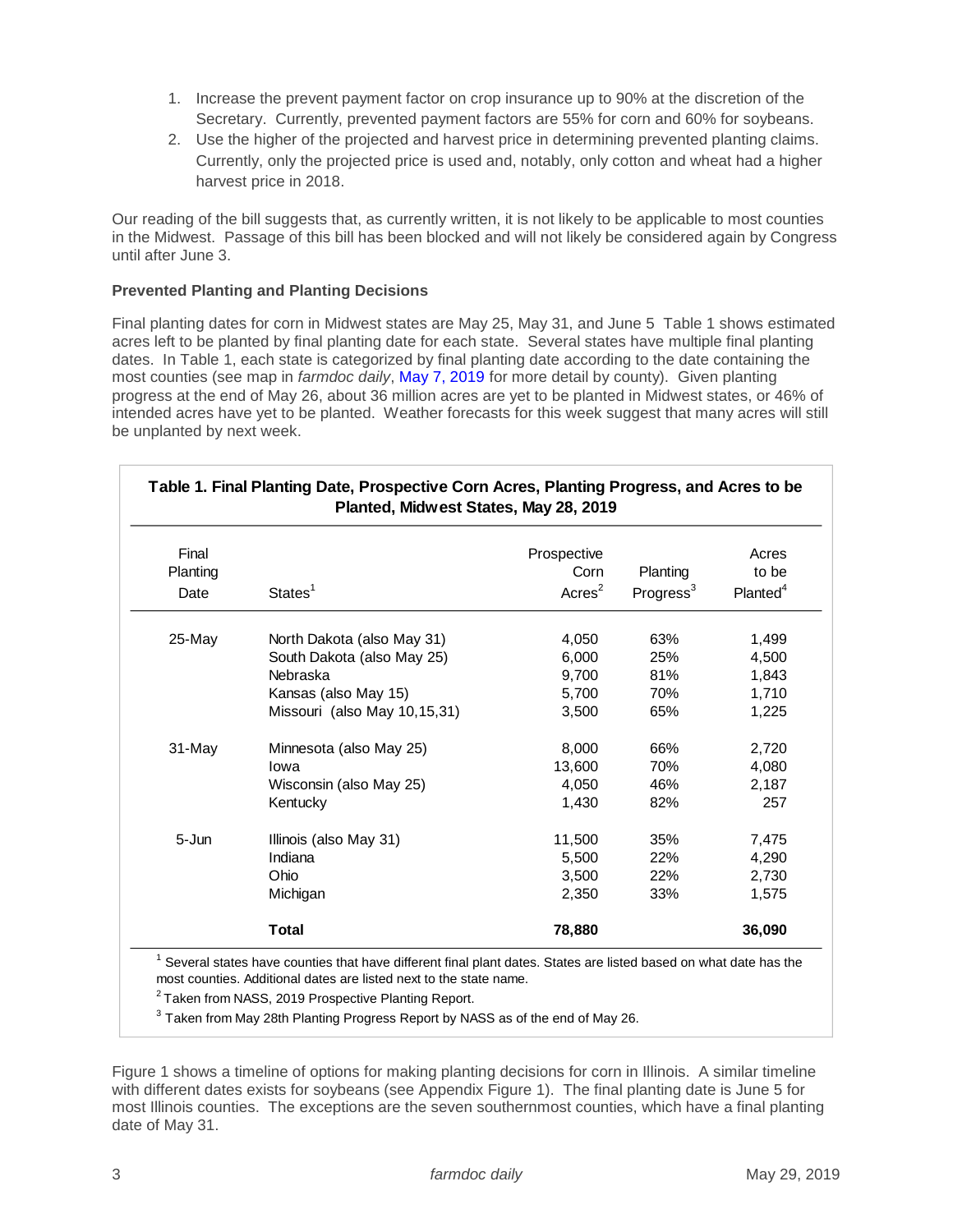

The "prevent plant" decision process is illustrated for corn with a June 5 final planting date for corn. After June 5 (the final planting date), a farmer can determine whether or not to take a prevented planting payment on corn acres. This is a farmer-based decision. Field conditions after June 5 do not matter. A farmer can decide to take a prevent plant payment on corn anytime during the late planting period. For corn, the late planting period is 20 days long in Illinois, resulting in a decision between June 6 and June 25. Once a farmer has determined to take prevent planting payment, the crop insurance agent should be notified within 72 hours. As a result, the farmer can notify the crop insurance agent from June 5 to 72 hours after the end of the late planting period (June 26). We suggest notifying crop insurance agents sooner rather than later. Importantly, acres eligible for corn payments need to be determined. Farmers may also be asked to provide evidence that they intended to plant corn on acres on which prevented payments are taken (seed corn receipts, field maps, etc).

Anytime during the late planting period (June 5 to June 25 for corn in most of Illinois), corn can be planted. Note, however, that crop insurance guarantee will decrease one percent per day. Corn can be planted after the end of the late planting period (June 25), but the guarantee will be 60% of the original. On farmland intended for corn, soybeans could be planted as well. Farmers could take 35% of the corn prevented planting payment and then plant soybeans after the late planting period (June 25).

A similar set of decisions exist for acres intended for soybeans. Dates for the final planting date and late planting period differ from corn (see Appendix Figure 1).

In the following sections, we focus on decisions for corn after the final planting date has arrived for corn. All of these options only apply to acres eligible for corn prevented planting payments that have not been planted to corn (see *farmdoc daily*, [May 14, 2019,](https://farmdocdaily.illinois.edu/2019/05/prevented-planting-decision-for-corn-in-the-midwest.html) for a more in-depth discussion of these alternatives):

- 1. Take a corn prevented planting payment and plant no crop (planting a cover crop is allowed and a full payment will be received if the cover crop is not hayed or grazed before November 1),
- 2. Plant corn,
- 3. Plant soybeans (or another crop for harvest),
- 4. Take 35% of the corn prevent planting payments and plant soybeans (or another crop for harvest) after the late planting period for corn.

Each option is discussed in the following sections using the example shown in Figure 2. Figure 2 is a screen image from the *Prevented Planting Comparison Tool*, a sheet in the *Planting Decision Model*, a Microsoft Excel spreadsheet [available for download](https://farmdoc.illinois.edu/fast-tools/planting-decision-model) from the *farmdoc* website. This tool has been modified to allow for entry of 2019 MFP payments under the planting options. We suggest downloading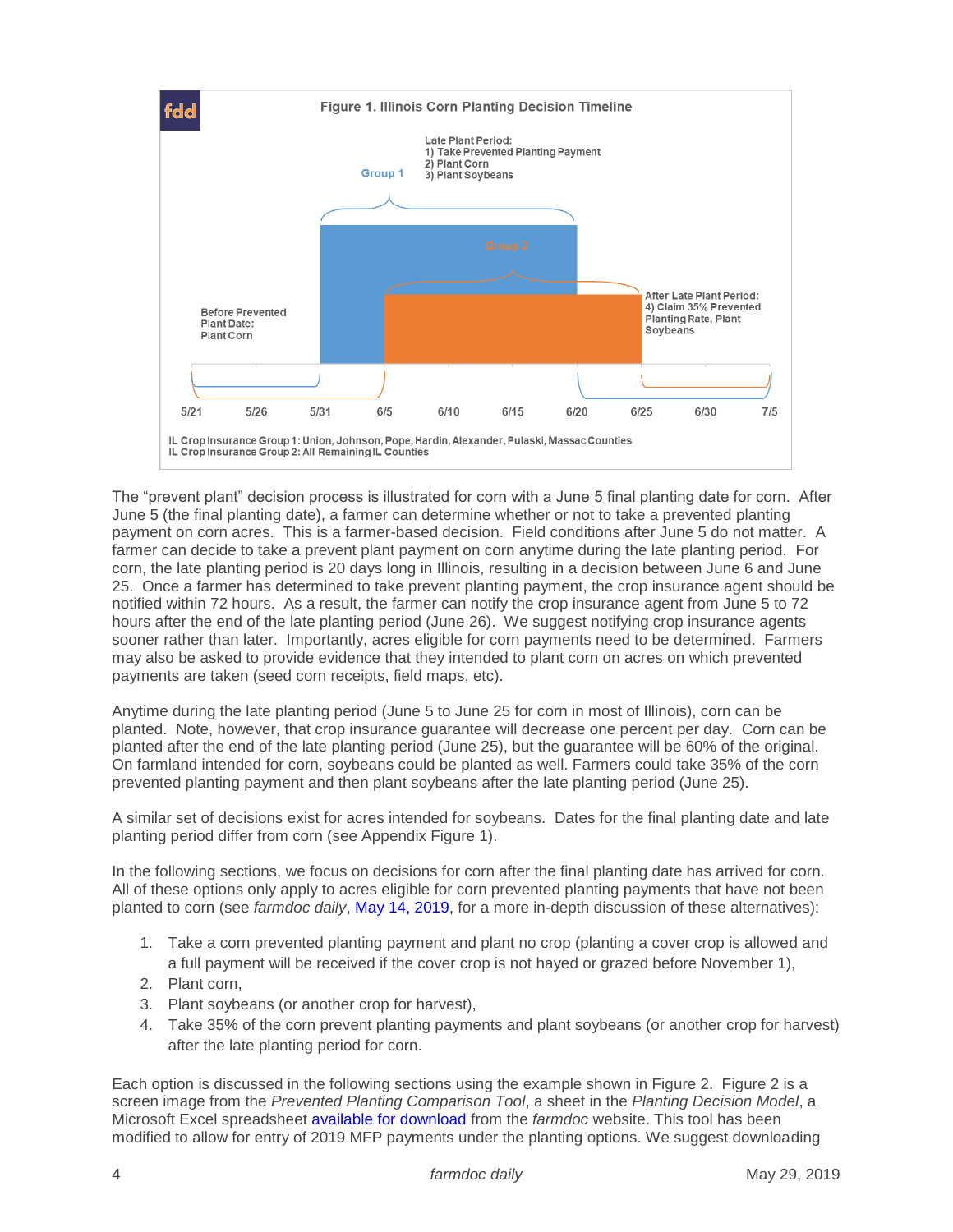the new version of the tool. Revisions of this tool will be implemented as more details of the programs become available.

| Figure 2. Output from Planting Decision Module<br><b>Prevented Planting Comparison Tool</b> |          |             |          |         |  |  |
|---------------------------------------------------------------------------------------------|----------|-------------|----------|---------|--|--|
| 2019P<br>Budget Year:<br>State:<br><b>Illinois</b><br>County:<br>Sangamon                   |          | <b>FAST</b> |          |         |  |  |
| Net returns from prevented planting                                                         | Corn     | Soybeans    |          |         |  |  |
| COMBO plan                                                                                  | RP       |             | RP       |         |  |  |
| Coverage level                                                                              | 85%      |             | 85%      |         |  |  |
| APH yield (bu. per acre)                                                                    | 220      |             | 65       |         |  |  |
| Projected price (\$ per bu.)                                                                | \$4.00   |             | \$9.54   |         |  |  |
| Prevented planting factor                                                                   | 55%      |             | 60%      |         |  |  |
| Final planting date                                                                         | 6/5      |             | 6/20     |         |  |  |
| Prevented planting payment                                                                  | \$411    |             | \$316    |         |  |  |
| Weed control costs                                                                          | 25       |             | 25       |         |  |  |
| Crop insurance premium                                                                      | 18       |             | 15       |         |  |  |
| Net returns (\$ per acre)                                                                   | \$368    |             | \$276    |         |  |  |
| Net returns on plant corn or soybe ans                                                      | Corn     |             | Soybeans |         |  |  |
| Planting date                                                                               | 6/6      |             | 6/6      |         |  |  |
| Insurance guarantee                                                                         | 805      |             | 527      |         |  |  |
| Maximum yield (bu. / acre)                                                                  | 225      |             | 65       |         |  |  |
| Percent of max                                                                              | 74%      |             | 91%      | Use De  |  |  |
| Expected yield                                                                              | 190      |             | 50       | Expecte |  |  |
| Expected harvest price                                                                      | \$4.35   |             | \$8.80   |         |  |  |
| Basis                                                                                       | $-50.25$ |             | $-50.40$ |         |  |  |
| Expected cash price (\$/bu.)                                                                | \$4.10   |             | \$8.40   |         |  |  |
| Crop revenue                                                                                | \$779    |             | \$420    |         |  |  |
| Crop insurance payment                                                                      | 0        |             | 87       |         |  |  |
| 2019 MFP payment                                                                            | 25       |             | 25       |         |  |  |
| Revenue (\$ per acre)                                                                       | \$804    |             | \$532    |         |  |  |
| Direct costs (\$ per acre)                                                                  |          |             |          |         |  |  |
| Fertilizers.                                                                                | 145      | This is     | 46       |         |  |  |
| Pesticides                                                                                  | 75       | π4 m        | 39       | Use De  |  |  |
| Seed                                                                                        | 114      | 1169        | 73       | Co:     |  |  |
| Drying                                                                                      | 18       | 稀           | 1        | r       |  |  |
| Storage                                                                                     | 15       | L.          | 8        | 25      |  |  |
| Crop insurance                                                                              | 18       | 74.         | 15       | m'n     |  |  |
| Power costs (\$ per acre)                                                                   |          |             |          |         |  |  |
| Machine hire                                                                                | 13       | 165 I       | 14       | THE .   |  |  |
| Field cultivate                                                                             | 9        | 瓶           | 9        | 雅       |  |  |
| Plant                                                                                       | 12       | 13.         | 12       | U.C     |  |  |
| Spray                                                                                       | 3        | 连           | 3        | 遀       |  |  |
| Combine                                                                                     | 35       | S, é        | 30       | 799     |  |  |
| Trucking                                                                                    | 12       | TOŘ         | 6        | 168     |  |  |
| Costs yet to be incurred                                                                    | \$469    |             | \$256    |         |  |  |
| fdd                                                                                         |          |             | \$276    |         |  |  |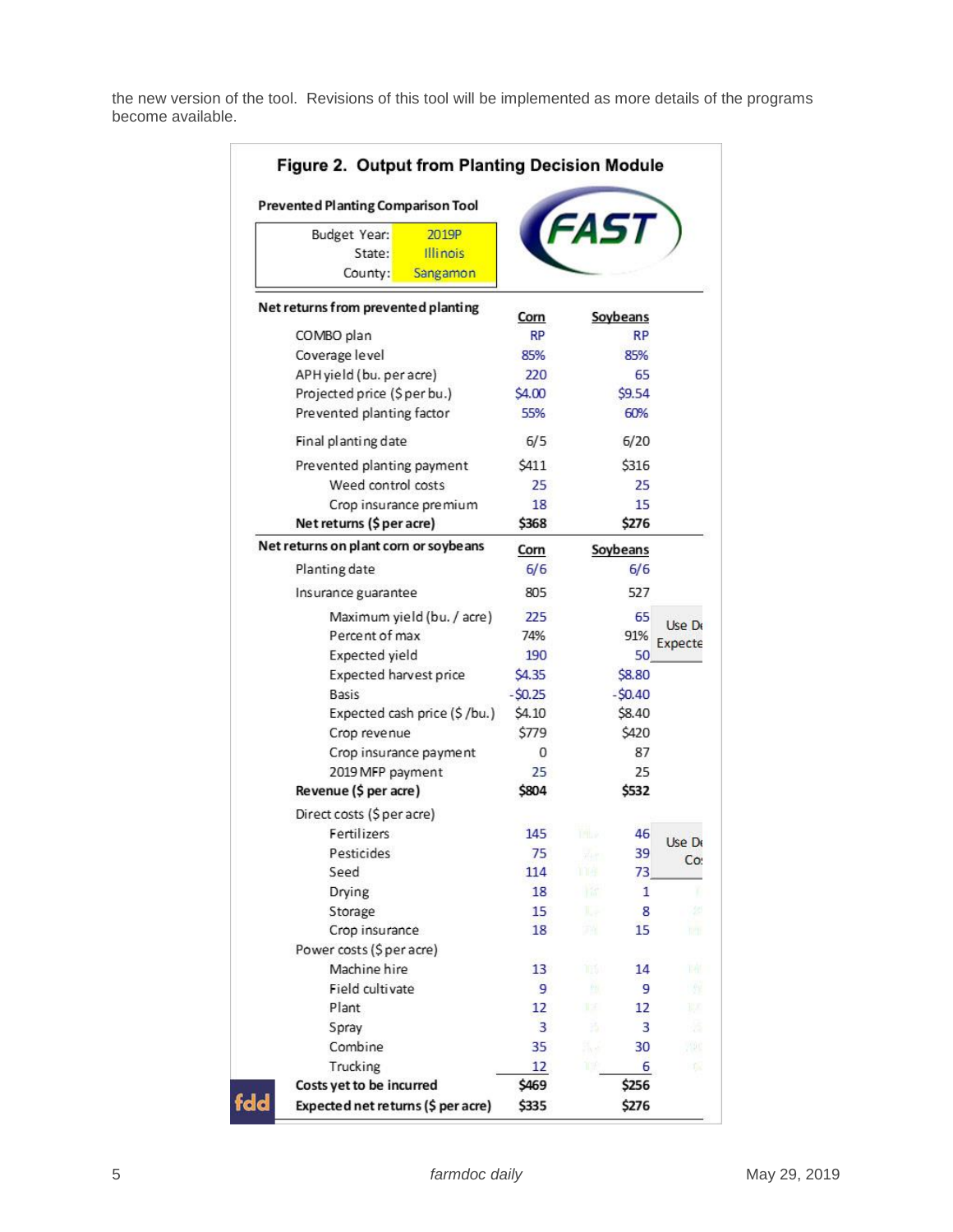The example in Figure 2 is for a farm with a 220 bushels per acre Actual Production History (APH) yield. This is a very productive farm. As productivity goes down, as measured by a lower APH, the profitability of planting corn will decrease from the results shown here.

# **Option 1: Take a Corn Prevented Planting Payment**

The example has a 220 bushel APH yield and has Revenue Protection (RP) at an 85% coverage level. The projected price for 2019 is \$4.00 per bushel. Given a prevented planting payment factor of 55%, the farm will have the option to receive a \$411 prevented planting payment (.55 prevent planting payment factor x .85 coverage level x 220 APH yield x \$4.00 projected price). The example has \$25 of weed control costs and \$18 of crop insurance premium, giving a net return of \$368 per acre. Note that this \$368 per acre is not net income. Overhead and land costs still must be subtracted, likely resulting in losses on many farms.

Again, prevented planting payments are available after the final planting date for the insured crop has arrived, given that prevented planting is widespread in the area, a condition likely to be met this year. Several items to note about this scenario:

- Prevent planting does not need to be taken on all acres in an insurable unit. The lowest limit for prevent planting is 20 acres or 20% of the total acres in the insurable unit.
- Prevent planting payments will be limited to acres eligible for prevent planting in that crop (generally the highest number of acres planted in the last four years, adjusted for size increases). If 400 acres are eligible for corn prevent planting payments and 300 acres are planted to corn, prevent planting can be taken on 100 acres.
- Farmers need to notify crop insurance agents about their intention to take prevent planting after the final planting date has arrived. Note that soybeans cannot be prevented from planting until the soybean final planting date arrives. Farmers should notify their agents as soon as practical. Importantly, acres eligible for corn prevented planting payments need to be determined.
- Prevented planting acres will not be eligible for 2019 MFP payments, according to current comments from USDA but the rules are not yet final.
- Farmers can plant a cover crop on prevented planting acres. This cover crop cannot be hayed or grazed until November 1.

# **Option 2: Plant Corn**

Corn can still be planted after the final planting date. Figure 1 shows the option to plant corn with the following assumptions:

- Yield will be 190 bushels per acre. This is based on trial work done at the University of Illinois for planting in the first week of June.
- Cash price of corn is \$4.10. Cash prices have been rising in recent days.
- A \$25 per acre MFP payment is included. This is a guess. No information has been provided on 2019 MFP payment rates.
- \$469 of costs are left to be incurred.

In this case, expected net returns are \$335 per acre. Note that this \$335 per acre is not net income. Overhead and land costs still must be subtracted, likely resulting in losses on many farms.

The \$335 of net returns is lower than the \$368 of net returns from taking the prevented planting payments. Planting corn would have the same return as taking a prevent plant payment if:

- The 2019 MFP payment is above \$58 per acre and the full payment is paid out.
- The corn price is above \$4.28 per bushel, \$.18 higher than the \$4.10 price used in the example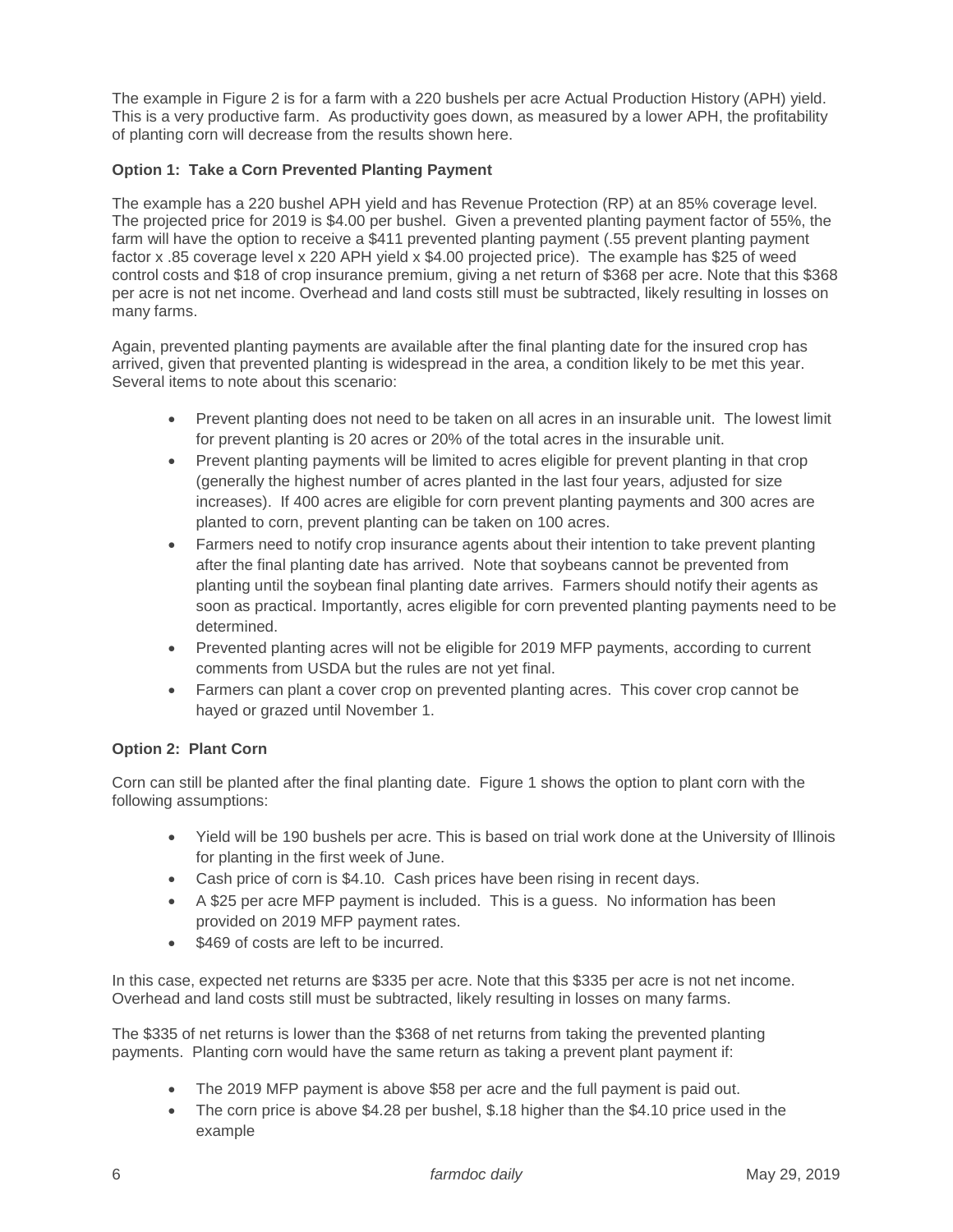One of the assumptions built into this scenario is a yield of 190 bushels per acre based on planting soon after June 5. Later planting dates will likely result in lower yields and lower net returns. Net returns were calculated for different yields and later planting dates (impacts RP revenue guarantee):

- \$326 per acre net return at a 173 harvest yield planted on June 10,
- \$273 per ace net return with a 158 harvest yield planted on June 12,
- \$220 per acre net return with a 142 harvest yield planted on June 19, and
- \$85 net return with a 129 harvest yield planted on June 26 (quarantee is 60% of original guarantee, resulting in no crop insurance guarantee).

Several items to note about this scenario:

- The 2019 yield will enter into the APH yield calculation, likely resulting in lower APH yields in future years. In contrast, taking prevent plant has no impact on future APH yields.
- There is considerable yield and price risk given the large amount of unknowns this crop year.
- Costs could be much higher than shown in Figure 1. In particular, drying costs could be very large due to late harvest of late planted corn.
- Supply of corn likely will be low this year, leading to higher corn prices. If prevent planting occurs on many acres, much higher corn prices could occur to ration limited supplies (see *farmdoc daily*, [May 23, 2019](https://farmdocdaily.illinois.edu/2019/05/the-implications-of-late-planting-for-the-2019-20-corn-balance-sheet.html) and [May 28, 2019\)](https://farmdocdaily.illinois.edu/2019/05/corn-price-strength-grows-on-supply-issues.html).

## **Option 3: Plant Soybeans**

Figure 1 shows the option to plant corn with the following assumptions:

- Soybean yield will be 50 bushels per acre.
- Soybean price is \$8.40 per acre.
- **\$256 costs are yet be incurred for soybeans.**

In this case, net return is \$276 per acre, lower than the \$335 per acre expected return for planting corn. At this point, switching acres from corn to soybeans does not seem advisable. Soybean would have the same net return as corn if:

- Soybean yield is 69 bushels per acre, or
- Soybean prices is \$10.20 per bushel.

# **Option 4: Take 35% of the Prevented Planting Payment and Plant Soybeans After the Late Planting Period for Corn**

The fourth option is planting soybeans (or another crop) after the late planting period for corn, which reduces the corn preventing planting payment to 35% of the total corn prevented planting payment. In this case, the farmer will only be charged 35% of the original premium but will be required to purchase a policy for the crop that is planted, such as soybeans, at the full premium rate. Our understanding is that FSA will treat the soybeans planted in this situation as eligible for MFP payments. There is uncertainty about this interpretation, however.

This option will require farmers to wait until after the late planting period for corn is over to plant soybeans. In Illinois, the late planting period for corn is 20 days, resulting in the end of the late planting period being June 25 for counties with a June 5 final planting date. Notably, this is past the final planting date for soybeans in Illinois. Soybeans planted under this option will already be subject to a reduced revenue guarantee at this point.

We estimated a return for these alternative assuming that soybeans are planted on July 1 for the farm depicted in Figure 1. Revenues are: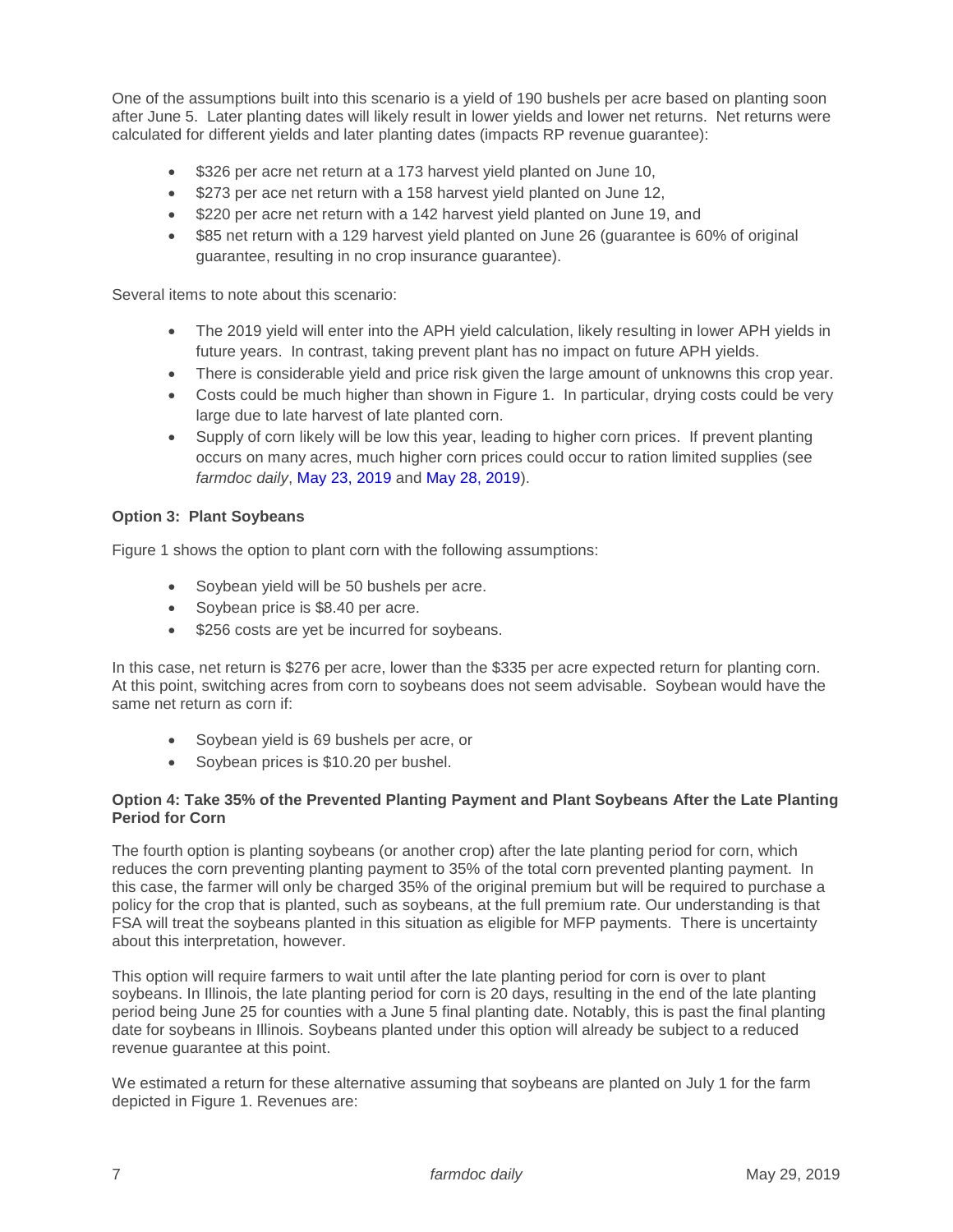- \$144 per acre in corn prevented planting payments (35% of \$411 the corn prevented planting payment),
- \$25 per acre in 2019 MFP payment,
- \$324 per acre in soybean revenue (Cash price is \$8.10 and yield is 40 bushels per acre), and
- \$125 in crop insurance revenue from soybeans (This was calculated using a 40 actual yield and an \$8.60 harvest price. An RP policy is used with an 85% coverage level and a 65 bushel per acre APH yield. Note that the crop insurance guarantee is going down because soybean planting is occurring after the final planting date of June 20).

## Expenses are:

- \$6 in corn insurance premium (35% of the corn insurance premium), and
- \$273 per acre in soybean costs (including a full premium on soybean crop insurance).

The \$279 per acre in costs is subtracted from the \$618 per acre in revenue to arrive at net returns of \$339 per acre. The \$339 per acre is \$29 per acre lower than the \$368 projected return from prevented planting, but \$4 per acre higher than planting corn.

Obviously, substantial risk exists for this alternative. Moreover, this alternative will lower the APH yield for corn (60% of the approved yield will be used in the APH history) and will likely lower future APH for soybeans due the likelihood of lower soybean yields in 2019.

This alternative does not need to be decided on now. A farmer could begin by taking a corn prevent planting payment, and then decide if this option seems like a beneficial alternative later in June.

## **Commentary**

A great deal of uncertainty exists and the introduction of potential 2019 MFP payments has added to that uncertainty and the confusion. Given the large number of acres yet to plant, and the rainy weather forecast for the coming week, it seems certain that a record number of corn acres will be prevented from planting.

The above analysis was conducted with a very productive farm. Farms with lower APHs will find that break-even corn prices are higher than those shown in this article (see Figure 3). At lower APHs, the prevent plant decision will likely have higher expected returns than planting corn. Costs yet to be incurred and coverage level of crop insurance also impact those break-even levels (see *farmdoc daily*, [May 21,](https://farmdocdaily.illinois.edu/2019/05/corn-price-increases-and-prevented-planting.html)  [2019\)](https://farmdocdaily.illinois.edu/2019/05/corn-price-increases-and-prevented-planting.html).

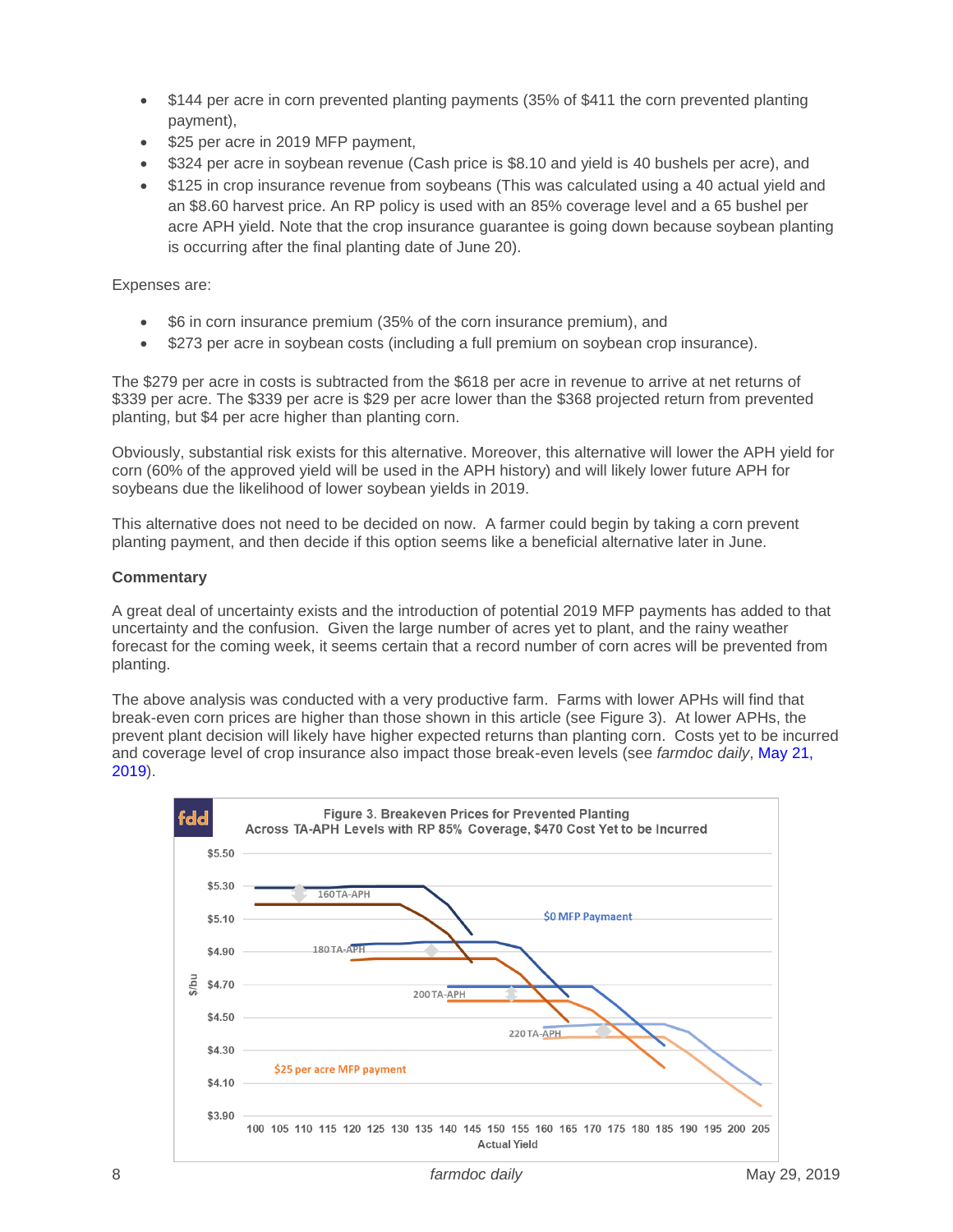At this point, higher corn prices are needed to bring acres into planting. On some farms, cash corn prices likely need to approach or exceed \$5.00 per bushel before planting corn is economically attractive (see Figure 3). Whether or not prices rise to these levels is an open question.

In this environment, decisions will be difficult for farmers. Farmers can take prevented planting payments and accept a known return that will likely result in negative farm incomes, especially for high dollar rented land. Alternatively farmers can plant and hope for higher prices and higher returns, with considerably more downside income risks than taking prevented planting payments.

For many farms, a blended strategy may be in order. Planting corn on highly productive and fit farmland may be warranted while taking prevented planting payments on lower productivity farmland.

#### **Summary**

Planting decisions are difficult this year due to weather, the prevent plant option, and unprecedented policy uncertainty. These same factors make it difficult to pinpoint price dynamics. Moreover, widespread late planting has not occurred with the prevented planting provisions that exist today and there is no precedent for the introduction of a direct payment tied to planting decisions at this stage of the crop year, making farmer behavior difficult to predict. It is a difficult year to form expectations on which to base prevented planting decisions.

#### **References**

Hubbs, T. ["Corn Price Strength Grows on Supply Issues.](https://farmdocdaily.illinois.edu/2019/05/corn-price-strength-grows-on-supply-issues.html)" *farmdoc daily* (9):97, Department of Agricultural and Consumer Economics, University of Illinois at Urbana-Champaign, May 28, 2019.

Hubbs, T. and S. Irwin. ["The Implications of Late Planting for the 2019/20 Corn Balance Sheet.](https://farmdocdaily.illinois.edu/2019/05/the-implications-of-late-planting-for-the-2019-20-corn-balance-sheet.html)" *farmdoc daily* (9):95, Department of Agricultural and Consumer Economics, University of Illinois at Urbana-Champaign, May 23, 2019.

Laca, Anna-Lisa. "Perdue Provides More Clarity On Tariff Aid." AgWeb, May 24, 2019. <https://www.agweb.com/article/perdue-provides-more-clarity-on-tariff-aid/>

Schnitkey, G., C. Zulauf, K. Swanson and R. Batts. ["Prevented Planting Decision for Corn in the](https://farmdocdaily.illinois.edu/2019/05/prevented-planting-decision-for-corn-in-the-midwest.html)  [Midwest.](https://farmdocdaily.illinois.edu/2019/05/prevented-planting-decision-for-corn-in-the-midwest.html)" *farmdoc daily* (9):88, Department of Agricultural and Consumer Economics, University of Illinois at Urbana-Champaign, May 14, 2019.

Schnitkey, G. and C. Zulauf. ["Late Planting Decisions in 2019.](https://farmdocdaily.illinois.edu/2019/05/late-planting-decisions-in-2019.html)" *farmdoc daily* (9):83, Department of Agricultural and Consumer Economics, University of Illinois at Urbana-Champaign, May 7, 2019.

Schnepf, R., J. Monke, M. Stubbs, and J. Hopkinson. "Farm Policy: USDA's Trade Aid Package." CRS report R45310, updated February 8, 2019.<https://fas.org/sgp/crs/misc/R45310.pdf>

USDA Press. "USDA Announces Support for Farmers Impacted by Unjustified Retaliation and Trade Disruption." Release No. 0078.19, May 23, 2019. [https://www.usda.gov/media/press](https://www.usda.gov/media/press-releases/2019/05/23/usda-announces-support-farmers-impacted-unjustified-retaliation-and)[releases/2019/05/23/usda-announces-support-farmers-impacted-unjustified-retaliation-and](https://www.usda.gov/media/press-releases/2019/05/23/usda-announces-support-farmers-impacted-unjustified-retaliation-and)